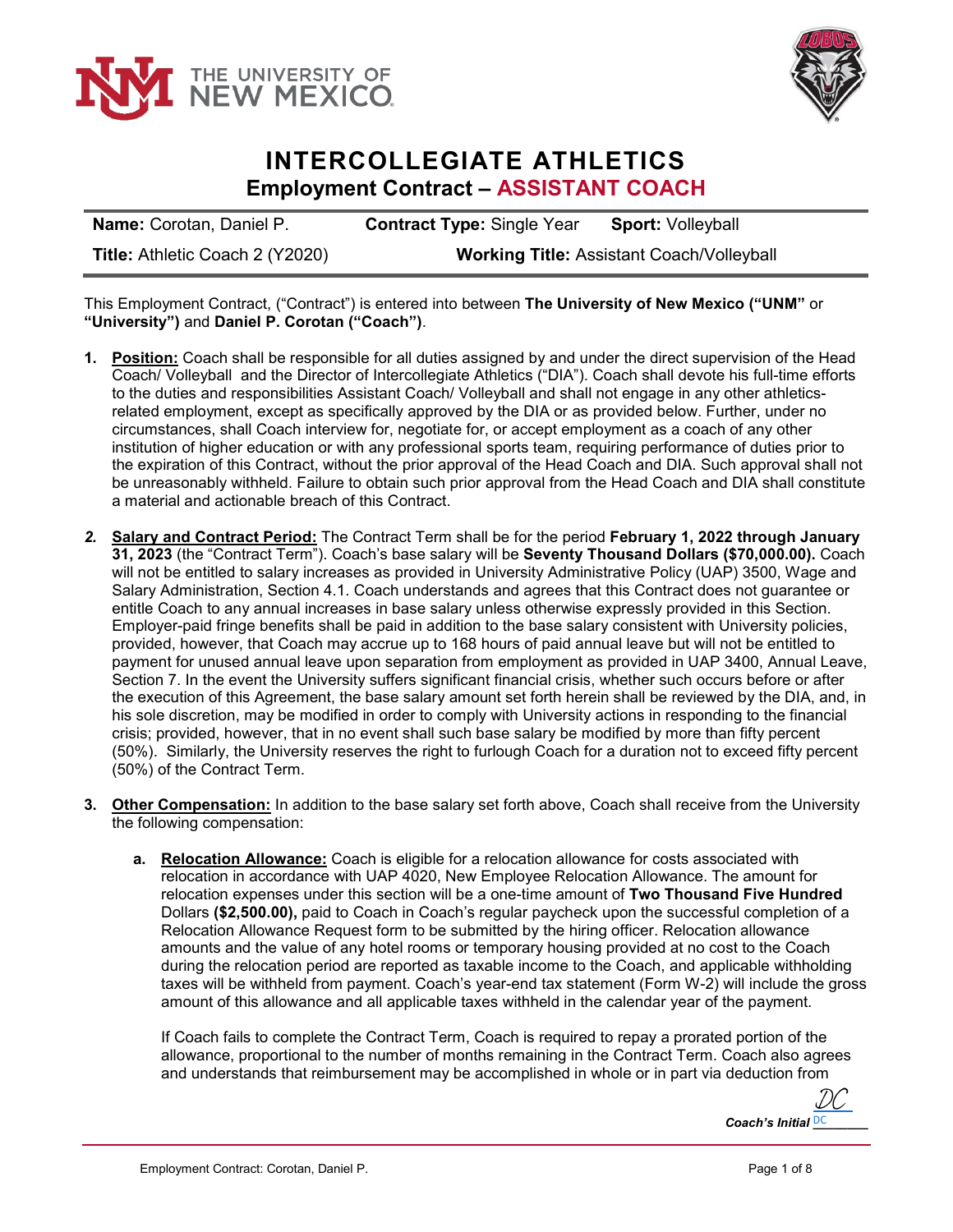Coach's final paycheck as permitted by New Mexico law, Section 50-4-2 NMSA (1978). The amount of the deduction will not exceed the minimum wages to which the Coach would be entitled under state and federal law. Coach further agrees and understands that if the deduction from Coach's final check does not reimburse the University in full for moving expenses paid to the Coach, Coach will reimburse the University the remaining balance within sixty (60) days of the termination date.

Coach understands agrees that all compensation set forth in this Section is subject to compliance with University policies and procedures, the Mountain West Conference (MWC) rules and regulations, and the NCAA policies and procedures.

- **4. Incentive Salary:** An incentive payment is a direct payment over and above the Coach's base salary, in an amount to be determined by the DIA subject to the approval of the University President or designee and subject to availability of funds. Coach is eligible for an incentive payment upon achieving performance criteria established by the DIA in his exclusive discretion, and which are subject to annual review and revision by the DIA. Coach will be eligible for such incentive salary payments after completing the Contract Term in which the incentive is earned. Incentive payments, if any, will be paid no later than **ninety (90)** days after the end of the Contract Term. In order to be eligible for incentive payments under this provision, Coach must be currently employed by the University at the time that the incentive payment is due. Coach understands and agrees that incentive payments, if any, are taxable compensation to Coach and that Coach is solely responsible for the tax consequences associated therewith.
- **5. Independent Income:** Subject to compliance with Athletics Department, University, MWC and NCAA policies, as currently in force and from time to time amended, and with advance written permission of the DIA, Coach may earn other athletics-related income during the period of this Contract only as set forth below. Coach understands and agrees that such activities are independent of Coach's University employment and the University shall have no liability or responsibility for any claims arising therefrom. Coach agrees to indemnify the University and hold it harmless from any claims arising out of any independent contractual or other business and/or employment arrangements with third parties. Coach's advance written requests pursuant to this Section shall include the sources and amounts of any independent income contemplated by this Section. Coach understands and agrees that Coach is solely responsible for any tax liability associated with such activities.

With the written permission of the DIA, Coach may organize and conduct or be employed by a camp, clinic, lessons, or sports league pursuant to the Athletics Department's summer camp policy. Coach understands and agrees to comply with all generally applicable University policies, NCAA and MWC rules, as well as the terms UNM Athletics' Camp Manual Policy and Procedures provided by the UNM Athletics Compliance office. Coach acknowledges that these policies, procedures and rules include, but are not limited to policies and rules regarding: licensing of University logos, trademarks, copyrighted material and the images and likenesses of University students and employees; income reporting; background checks; minors on campus; discrimination and harassment; and the appropriate use of University facilities. These activities are performed in addition to Coach's assigned duties and responsibilities, and shall not interfere with those assigned duties and responsibilities. Coach shall receive no compensation from the University in connection with these activities. Coach understands and agrees that Coach is solely responsible for any tax liability associated with such activities and that the University shall have no liability or responsibility for any claims arising therefrom. Coach shall be responsible for obtaining general liability insurance in accordance with insurance laws of the State of New Mexico, and will name the University as a third-party beneficiary of such insurance policies. Coach agrees to indemnify the University and hold it harmless from any claims arising out of any camprelated activities.

**6. Duties and Responsibilities:** Under the supervision and direction of the Head Coach/ Volleyball and the DIA, Coach shall be responsible for assisting the Head Coach to achieve, in an efficient and effective manner, the goals and objectives of the University's Intercollegiate Volleyball Program and the Department of Intercollegiate Athletics as established by the DIA. Said goals and achievements shall be in concert with the mission of the Department of Intercollegiate Athletics and the University, including the planning development, implementation and maintenance of an NCAA Division I Volleyball program that is characterized by

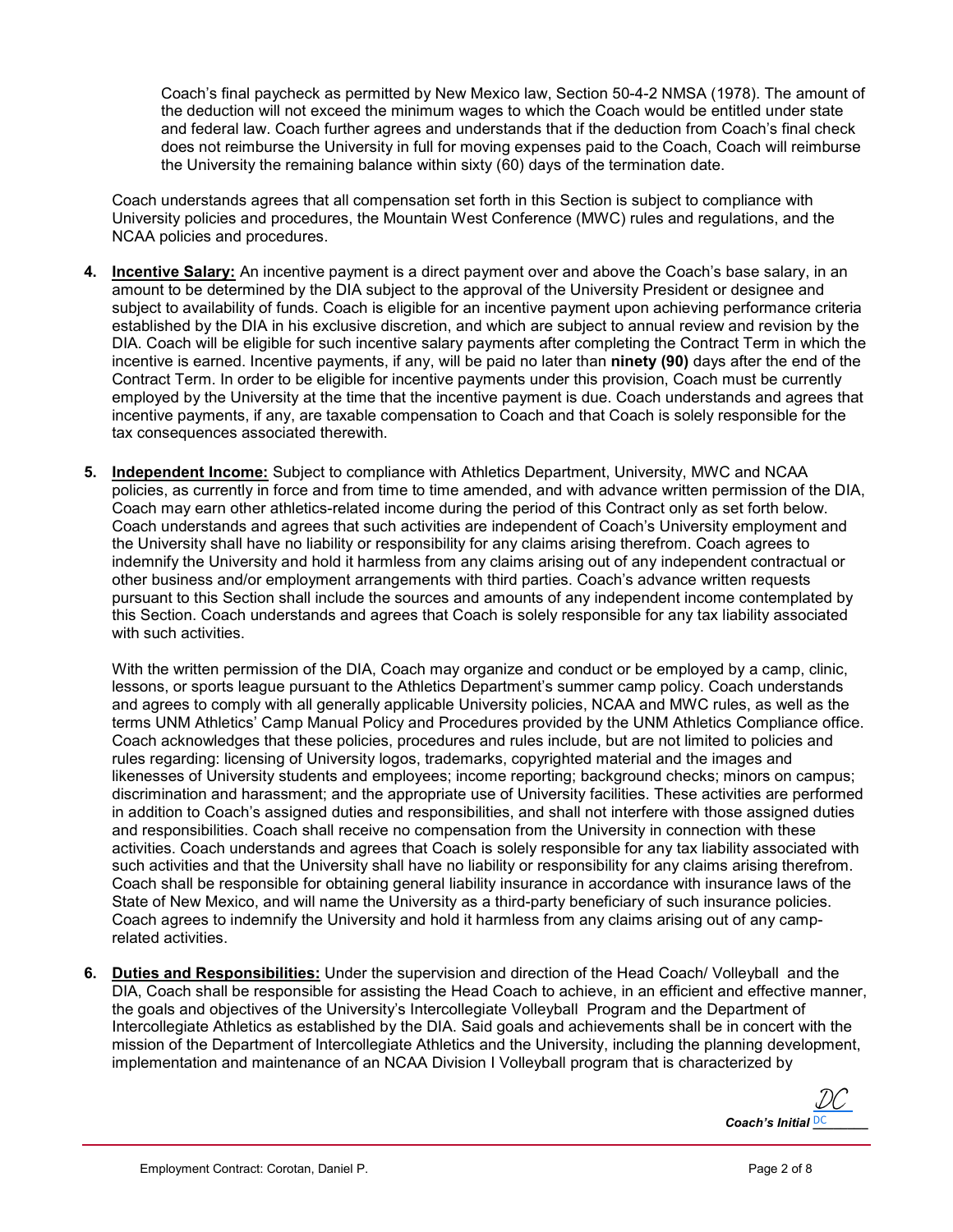excellence, exemplified by academic achievement and development of character, maturity and a sense of fair play in Volleyball. To that end:

- **a.** Coach shall perform his duties and responsibilities under this Contract to the reasonable satisfaction of the Head Coach and DIA, including but not limited to, assisting the Head Coach in the recruitment of student athletes consistent with all NCAA and MWC regulations, coaching and instruction of student athletes as well as all responsibilities normally associated with and performed by an Assistant Coach to the Head Coach of an NCAA Division I Volleyball program at a member institution of the Mountain West Conference or other major NCAA Division I institution. Coach agrees to maintain a courteous and collegial working relationship with Athletics Department and University staff and faculty. Coach shall perform all duties set forth in this Contract and reasonably assigned by the Head Coach/ and DIA including, without limitation, assisting in the development and implementation of recruiting plans and strategies consistent with all applicable NCAA and MWC regulations; and, in general shall be responsible for evaluating, recruiting training conditioning, instructing, supervising, disciplining and coaching student athletes to prepare them to compete in the MWC and against college competition at the national level.
- **b.** Coach shall be responsible for assisting the Head Coach and use his best efforts to ensure that institutional control of the Volleyball program is sustained through the development, implementation and maintenance of a vigorous and effective program for compliance with all NCAA, and MWC regulations and bylaws, and all policies of the University.
- **c.** Coach shall act and speak positively about the University and the University's athletic programs in private and public forums.
- **d.** Coach shall perform his duties and responsibilities while comporting himself at all times in a professional and personal manner consistent with good sportsmanship and with the high moral, ethical and academic standards of the University and the Department, the MWC, and the NCAA.
- **e.** At no time shall Coach be involved in discreditable conduct that is inconsistent with professional standards of the University, or that is seriously prejudicial to the best interests of the University, or that violates the University's mission in a substantive manner.
- **f.** Coach shall exercise due care such that any personnel under his responsibility or supervision shall comport themselves in a similar manner.
- **g.** Coach shall make every reasonable effort to ensure that all student athletes' academic requirements are met in cooperation with and in support of the University faculty and administration.
- **h.** Coach recognizes and supports the importance to the University of its academic policies, standards and requirements and Coach hereby agrees to abide by and support these and any future academic standards adopted by the University, in all aspects of his duties and set forth herein.
- **i.** Coach shall not disclose or use any secret, proprietary, or confidential information about the University or its business affairs or activities, all of which shall be deemed "confidential information," except during the term hereof and then only for the benefit of the University.
- **j.** Coach, as a recognized and notable spokesperson for intercollegiate athletics and education, shall support the University administration mission, policies and decisions, in all of his dealing and activities with the public
- **7. Conduct of Athletics Personnel:** Coach, hired to administer, conduct, and/or coach intercollegiate athletics, shall act with honesty and sportsmanship at all times in promoting the honor and dignity of fair play in the

Coach's Initial **DC** [DC](https://secure.na2.echosign.com/verifier?tx=CBJCHBCAABAAcLZ784sqp1Kn_LF5WAs39Xf0Dg25eoC7)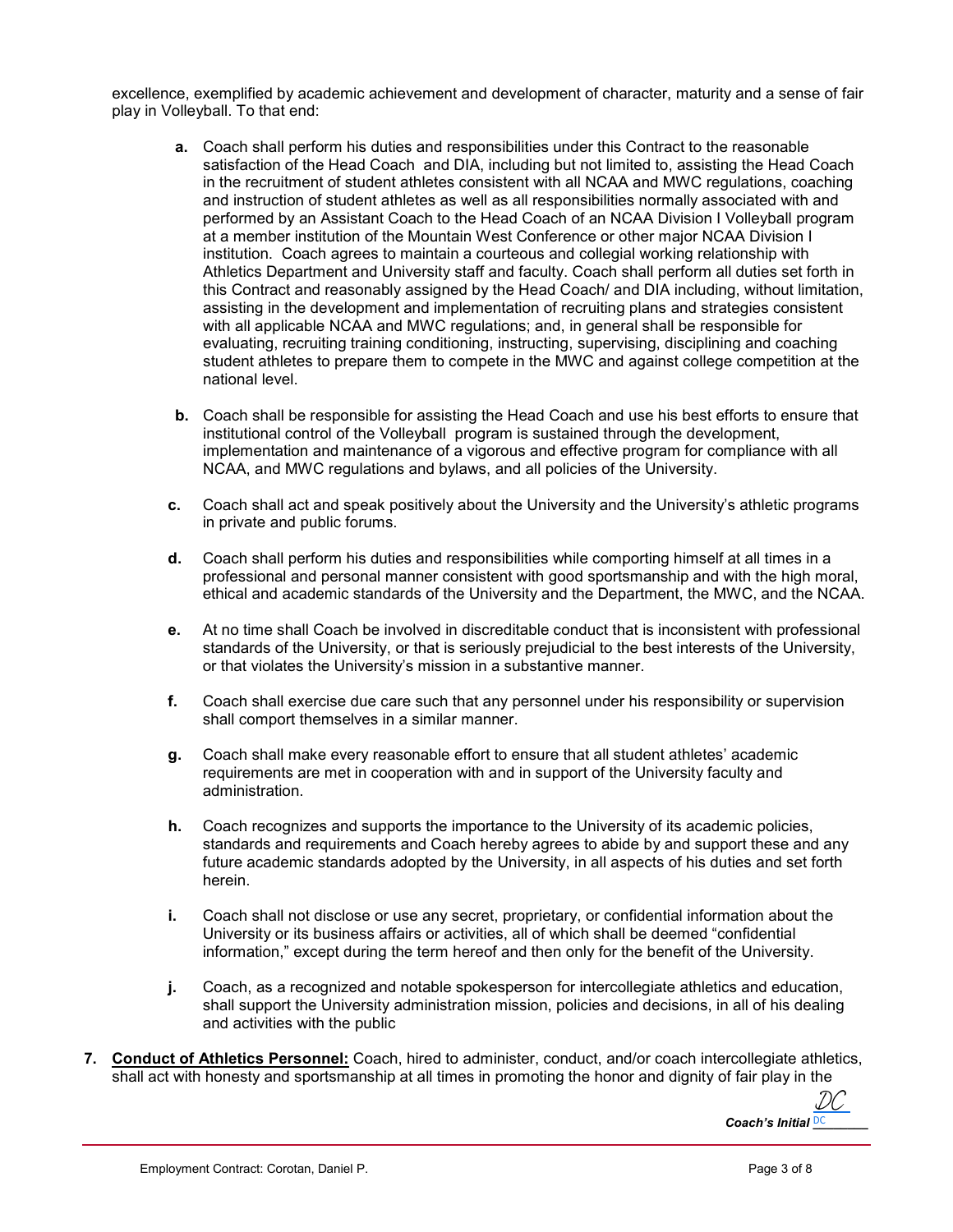context of the high standards associated with collegiate competitive sports. Coach understands and agrees that honesty and sportsmanship at all times, and the promotion of the honor and dignity of fair play in the context of the high standards associated with collegiate competitive sports, are material to this Contract, and that any conduct that undermines these values may be grounds for discipline, which can include termination for cause in accordance with Section 11.

Coach acknowledges that negative statements concerning the Athletics Department, the University, and the State of New Mexico made to the media or in public may be detrimental to recruiting, fundraising, and the morale of coaches, staff and players in the Volleyball program and other programs of intercollegiate athletics and the reputation of the University. Therefore, Coach agrees that Coach is highly encouraged that whenever appropriate and in a timely manner, will first direct any complaint or criticism that Coach may have of a particular University Sports Program, the Athletics Department or the University to the DIA before directing the complaint or criticism to anyone else. This shall not prohibit Coach from making communications protected by whistleblower laws. Further, Coach shall make reasonable efforts to project a positive image with respect to the University, Athletics Department, and Volleyball Program. Any conduct that disparages the Volleyball Program, Athletics Department or the University may be grounds for discipline, which can include termination for cause in accordance with Section 11.

Coach shall not engage in activities or conduct injurious to the reputation of the University, including without limitation, repeatedly conveying to one person, or conveying to an assembled public group, negative information concerning the University.

- **8. Unethical Conduct:** Coach will refrain from unethical conduct. Unethical conduct may include, but is not limited to, the following examples of misconduct:
	- **a.** Refusal to furnish information relevant to an investigation of a possible violation of an NCAA regulation when requested to do so by the NCAA or the University;
	- **b.** Involvement in arranging for fraudulent academic credit or false transcripts for a prospective or an enrolled student-athlete;
	- **c.** Involvement in offering or providing a prospective or an enrolled student-athlete an improper inducement or extra benefit or improper financial aid;
	- **d.** Furnishing the NCAA or the University false or misleading information concerning Coach's involvement in or knowledge of matters relevant to a possible violation of an NCAA regulation;
	- **e.** Receipt of benefits by Coach for facilitation or arranging a meeting between a student-athlete and an agent, financial advisor, or a representative of an agent or advisor (e.g., "runner");
	- **f.** Refusal to furnish information relevant to an investigation of a possible violation of federal or state law or University policy when requested to do so by lawfully authorized federal or state agents or University officials or when otherwise required to report under University policy; or
	- **g.** Refusal to comply with regulatory or policy requirements, including but not limited to the reporting requirements imposed by the Jeanne Clery Disclosure of Campus Security Policy and Campus Crime Statistics Act, Title IX of the Education Amendments of 1972 (the "Clery Act"), and any and all University policies relating thereto.

Coach's agreement to refrain from unethical conduct is a material term of Coach's employment and this Contract. Coach expressly understands and acknowledges that unethical conduct is sufficient justification for Termination of Contract for Cause as described in Section 11.

**9. Compliance With Laws, Policies, Rules and Regulations:** Coach shall be responsible for being fully knowledgeable of, and being in full compliance with, the policies, rules, and regulations of the University, the MWC, or any other conference with which the University may elect to affiliate, the NCAA (as they are

*Coach's Initial* **DC** [DC](https://secure.na2.echosign.com/verifier?tx=CBJCHBCAABAAcLZ784sqp1Kn_LF5WAs39Xf0Dg25eoC7)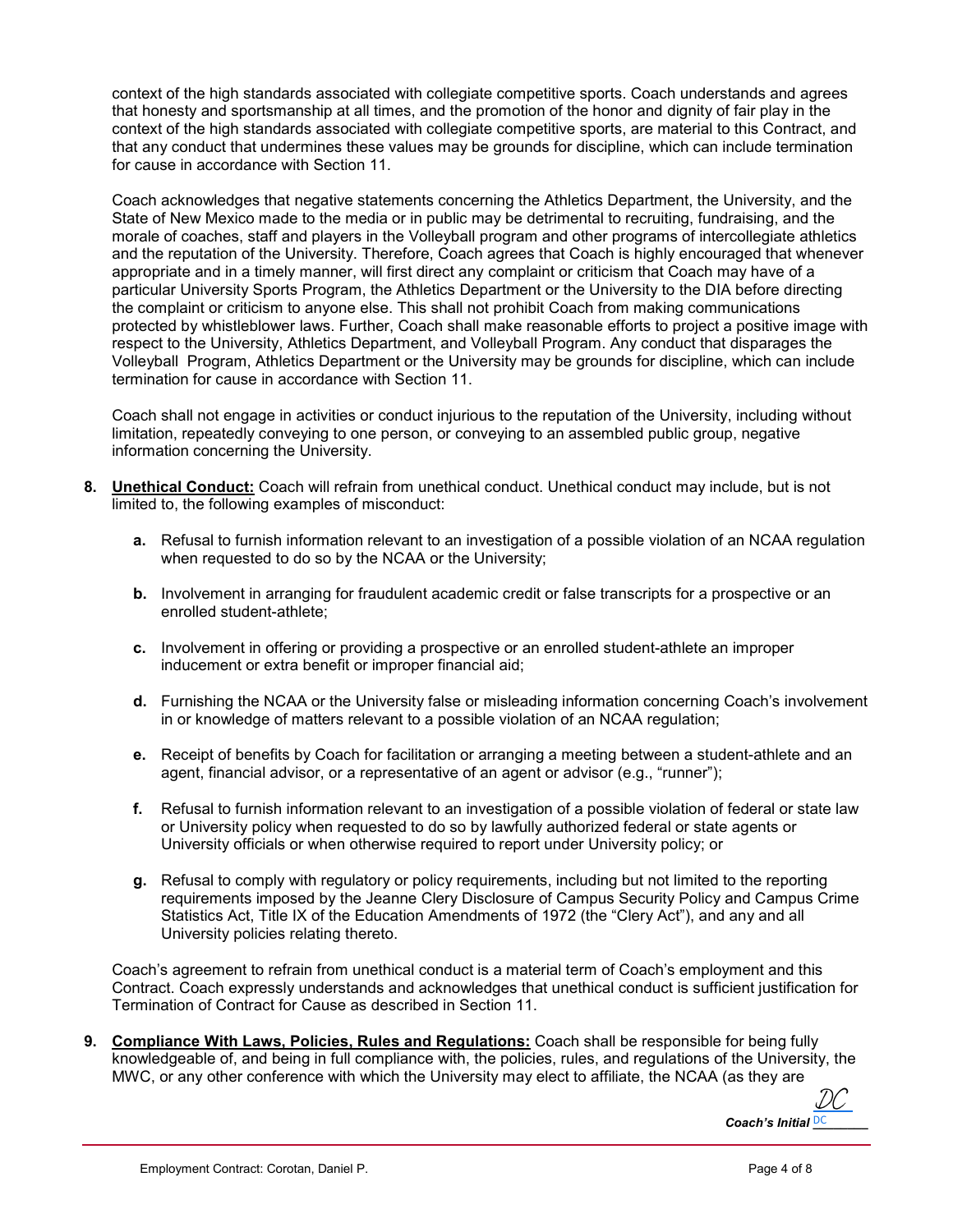currently in force and as they are amended from time to time), as well as applicable federal laws, including but not limited to the Clery Act; Title IX of the Education Amendments of 1972; applicable New Mexico laws; and University policies regarding crime reporting and sexual harassment, including, but not limited to sexual harassment, sexual misconduct, and sexual violence. Coach shall immediately report any apparent or confirmed violations of the above laws, policies, rules, and regulations occurring in the department to the university's compliance staff, the DIA, or UNM's Division of Human Resources, as well as other University official/departments as may be required by University policy. Upon receiving any information about a person who has experienced sexual misconduct, harassment, sexual assault or other sexual violence, Coach shall also report the information to UNM's Office of Compliance, Ethics and Equal Opportunity (CEEO) within 24 hours, or as soon as reasonably practicable, by calling CEEO at 505-277-5251 or by email at [oeounm@unm.edu.](mailto:oeounm@unm.edu) Failure by Coach to report immediately to the University's athletics compliance staff and, as appropriate the DIA or other responsible University official/department, any alleged violations of University, MWC or NCAA policies, rules or regulations by Coach or, upon becoming aware of violations by any coaches, staff members, student-athletes, or other persons under Coach's supervision that become known to Coach, which failure, in the reasonable opinion of the DIA (i) creates material risk for the University or Program or (ii) negatively affects the University or the Program in a material manner, shall subject Coach to disciplinary or corrective action as set forth in the NCAA enforcement procedure. Such failure to report shall also subject Coach to immediate suspension, at the University's sole discretion, for a period of time without pay, or termination as described in Section 11.

If the University determines that Coach is in violation of MWC or NCAA rules and regulations while employed by the University, or was in violation of NCAA or conference rules and regulations during prior employment at another NCAA member institution, Coach shall be subject to disciplinary or corrective action as set forth in the NCAA enforcement procedure and may be suspended without pay by the University at the University's reasonable discretion for a period of time not to exceed ninety (90) days, or terminated as described in Section 11. If Coach fails to meet his obligations as stated in this Section or fails to complete any Universityrequired training within six (6) months of the beginning of Coach's employment, or otherwise fails or refuses to meet his obligations under any law, regulation, policy or procedure, Coach may be subject to disciplinary action up to and including suspension and termination as described in Section 11.

Coach specifically acknowledges and agrees that Coach's compliance with applicable laws, policies, rules, and regulations are material obligations of this Contract.

- **10. Non-Applicability of University Employment Policies and Due Process Guarantees:** This Contract creates no expectancy of or property interest in continued employment with the University. Accordingly, no provisions of the University Administrative Policy manual (UAP) addressing or governing separation of employment, discipline and contract employees generally are applicable to Coach. No due process guarantees relating to progressive discipline, suspension, discharge, and appeal processes are accorded to Coach under this Contract. All rights, processes and notices afforded to Coach or required from Coach are specifically enumerated under sections 11, 12 and 13 of this Contract.
- **11. Termination of Contract for Cause:** The University reserves the right to immediately terminate this Contract for cause at any time. Cause includes, but is not limited to, violation of any material obligation of Coach under this Contract or any amendments hereto. In addition to a material breach of this Contract, the parties agree that the following non-exclusive list constitutes cause for termination under this Section:
	- **a.** insubordination;
	- **b.** Coach's neglect of, or failure or refusal to perform, his duties as Assistant Coach in any material respect after receiving written notice of such failure or refusal from the DIA;
	- **c.** Malfeasance involving misuse of University or donor funds;
	- **d.** Coach's failure to comport himself in a manner consistent with good sportsmanship or the moral, ethical or academic standards specified in this Contract or in University policies and regulations;

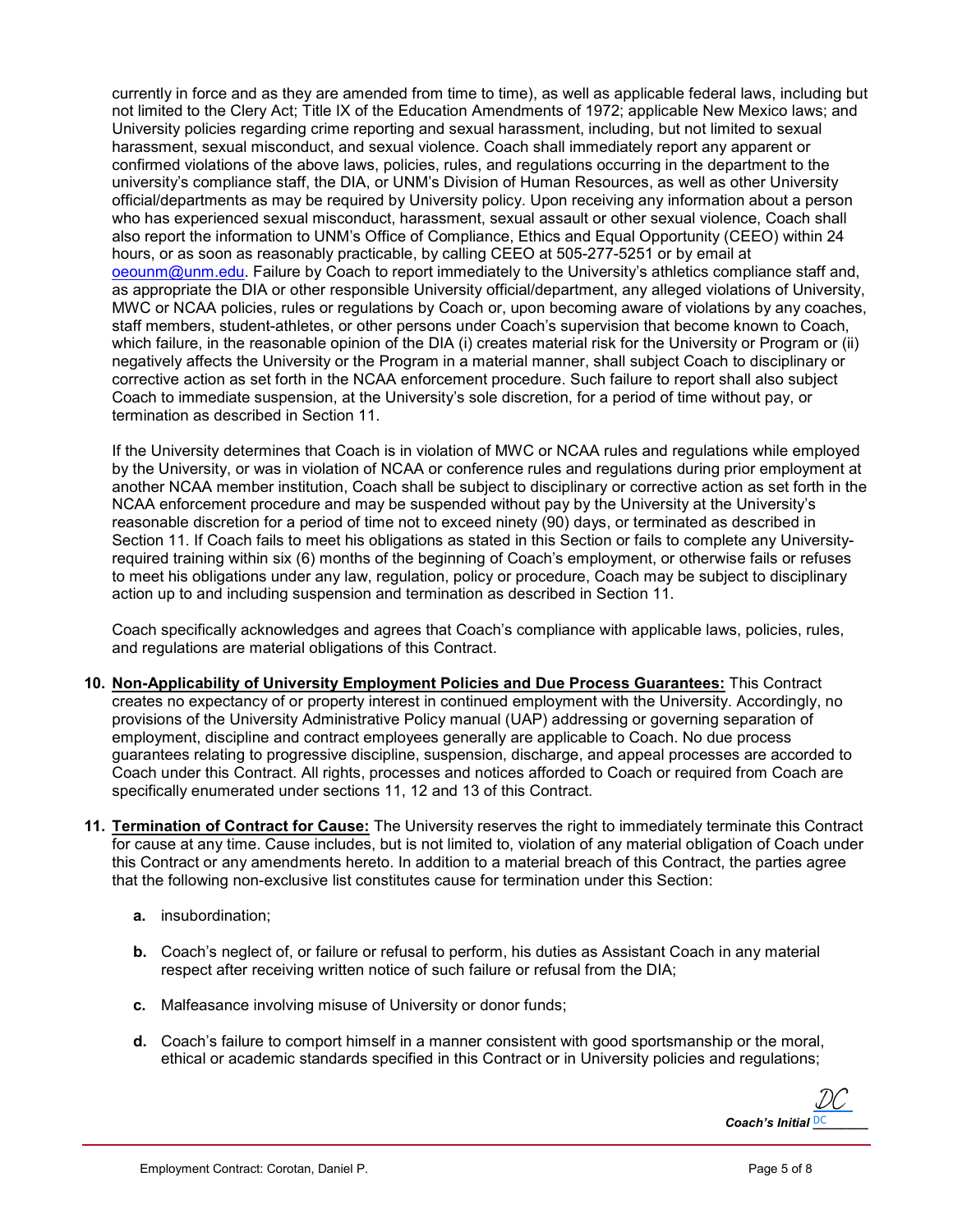- **e.** failure of Coach or any other person under his supervision and direction to comply with applicable standards or regulations of the MWC or the NCAA, federal or state law, or University rules, regulations or policies, as amended from time to time, regardless of whether such violation results in the imposition of sanctions or other consequences;
- **f.** Coach's failure to promote an atmosphere of compliance or his failure to properly and effectively monitor personnel under his supervision and direction which results in material non-compliance by Coach's personnel, with applicable standards or regulations of the MWC or the NCAA, federal or state law, or University rules, regulations, or policies, as amended from time to time, regardless of whether such violation results in the imposition of sanctions or other consequences;
- **g.** Coach's instruction to any assistant coach, student or other person to respond inaccurately or incompletely to any request or inquiry concerning a matter relevant to University's athletic programs or other institution of higher learning which shall be propounded by University, the NCAA, the MWC or other governing body having supervision over the athletic programs of University or such other institution of higher learning, or required by law;
- **h.** Coach's failure to fully cooperate in the enforcement and implementation of any drug testing and/or education program established by the University, the MWC, the NCAA, or pursuant to federal or state law that is applicable to student athletes or other employees of the University;
- **i.** Coach's being charged with, indicted for, pleading no contest to, or being convicted of (i) any felony; or, (ii) any misdemeanor involving gambling, drugs or alcohol. For purposes of termination of this Contract for cause, the parties agree that a conviction or plea will serve as conclusive evidence of the commission of the alleged crime by Coach;
- **j.** engaging in conduct which either (i) displays a continual, serious disrespect or continual, serious disregard for the mission of the University, (ii) brings Coach into public disrepute (ii) constitutes moral turpitude or breaches the high moral and ethical standards applicable to Coach as a visible representative of the University;
- **k.** major or repeated minor violation of policies, rules, or regulations of the University; major or repeated secondary infractions of the MWC or NCAA rules (including any similar infraction which may have occurred at Coach's prior employment); major or repeated minor violation of New Mexico or federal laws, regulations, or policies;
- **l.** Coach's misconduct, whether or not relating to Coach's employment, which is not in the best interest of the University or which violates the University's mission, interests, policies, or regulations, and which causes material damage to the reputation or dignity of the University or its athletics program;
- **m.** participating in any (i) gambling, bookmaking, wagering, or betting involving any athletic contest whatsoever whether by soliciting, placing or accepting a bet or wager or through a bookmaker, a pool, or any other method of gambling; or (ii) counseling, instruction, encouraging, or knowingly and intentionally permitting any student-athlete, assistant coach, or other individual under or subject to Coach's control, authority, or supervision to participate in such activity;
- **n.** failure to report promptly to the DIA in writing any violations or potential violations known to Coach of University Rules including, but not limited to, those by Coach, his assistant coaches, student athletes or other persons under the direct control or supervision of Coach;
- **o.** failure to take reasonable steps to ensure the physical and mental wellbeing of student athletes on the Volleyball team;
- **p.** willful or grossly negligent conduct injurious to the University's Intercollegiate Volleyball Program or the University;

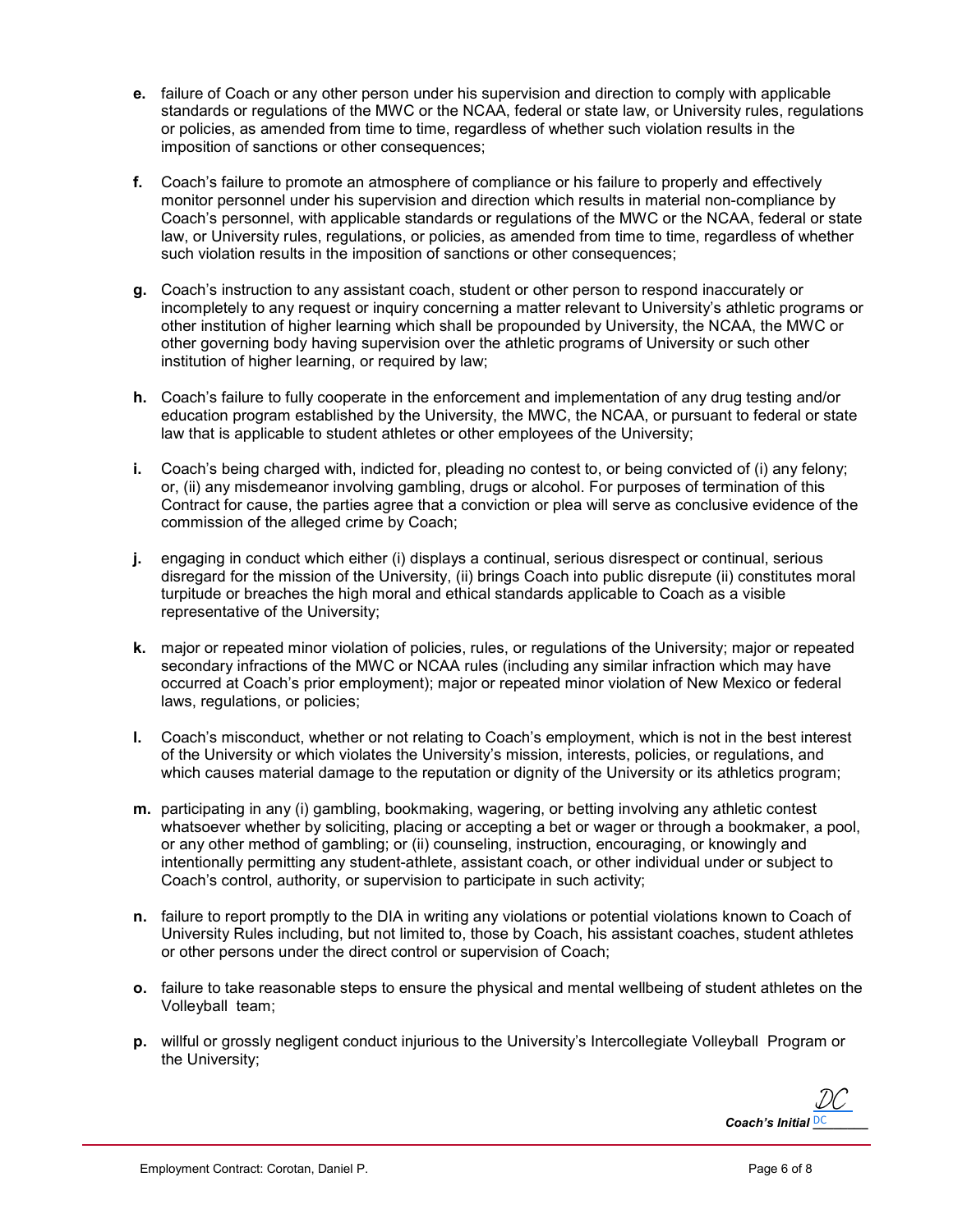**q.** any other reason constituting adequate cause for termination pursuant to official written employment policies of the University or its Athletics Department.

If this Contract is terminated for cause, the University shall have no further liability except for base salary and fringe benefits accrued to the date of termination.

Nothing in this Section shall prevent, limit or otherwise interfere with the University's right to terminate the services of the Coach without cause at any time subject to the provisions of Section 12 herein. Coach expressly agrees that nothing in the Agreement creates any expectancy of or property interest in continued employment and no University Administrative Policy addressing or governing progressive discipline, discharge or the appeal process for discharge shall be applicable to Coach.

- **12. Contract Non-Renewal:** Coach expressly agrees that there exists no expectancy of renewal of this Contract beyond the term stated in Section 2 herein. Coach also expressly agrees that no notice that this Contract will not be renewed is required. Coach understands that this provision contradicts UAP 3240, Contract Employees, and expressly agrees that no notice is required. The obligations of the University and Coach pursuant to this Contract shall terminate with the termination or non-renewal of Coach's employment.
- **13. Termination by Disability or Death**: It is expressly understood and agreed that this is a personal service agreement between the parties and that in the event of the incapacity of Coach to the degree that he is rendered incapable of performing the obligations and duties contained in this Contract for a period of more than ninety (90) consecutive days, as certified by two (2) physicians selected or approved by the University, or his untimely demise, this Contract shall terminate and the University shall have no further financial or other obligation whosoever hereunder except to pay Coach his base salary and benefits accrued to the date of termination.
- **14. Complete Employment Contract:** This Employment Contract and any Exhibits attached hereto and incorporated herein by reference, constitute the final and complete agreement between the parties. Any amendments or further addenda, hereafter agreed to by both parties, shall be in writing and executed with the same formality. All prior and contemporaneous negotiations and agreements pertaining to Coach's employment by the University are deemed incorporated into this Contract and such documents and instruments are deemed to have been abandoned if not so incorporated. No verbal understandings, statements, promises, or inducements contrary to the terms of this Contract exist.
- **15. Severability:** If any provision of this Contract is held to be invalid or unenforceable for any reason, such provision shall be ineffective to the extent of such invalidity or unenforceability; provided, however, that the remaining provisions will continue in full force without being impaired or invalidated in any way unless such invalid or unenforceable provision or clause shall be so significant as to materially affect the Parties' expectations regarding this Contract. The Parties shall replace any invalid or unenforceable provision with valid provision which most closely approximates the intent and economic effect of the invalid or unenforceable provision.
- **16. Governing Law and Forum:** This Contract, and any other amendments, shall be governed by and construed in accordance with the laws of the State of New Mexico and the policies and procedures of The University of New Mexico Board of Regents.
- **17. Waiver:** No waiver by either party of any rights under this Contract will be valid unless set forth in a writing signed by that party. The failure of either party to insist upon strict performance of this Contract shall not be construed as a waiver of any of the party's other rights under the Contract.
- **18. Captions:** The captions used herein are for convenience only and do not in any way limit or amplify the terms and provisions hereof.
- **19. Mandatory, Binding Arbitration:** The Parties agree to submit to binding arbitration any claims that they may have against each other, of any nature whatsoever, other than those prohibited by law, pursuant to the New Mexico Uniform Arbitration Act, and hereby waive any rights to file suit in a court of law on any such claims.

Coach's Initial **DC** [DC](https://secure.na2.echosign.com/verifier?tx=CBJCHBCAABAAcLZ784sqp1Kn_LF5WAs39Xf0Dg25eoC7)